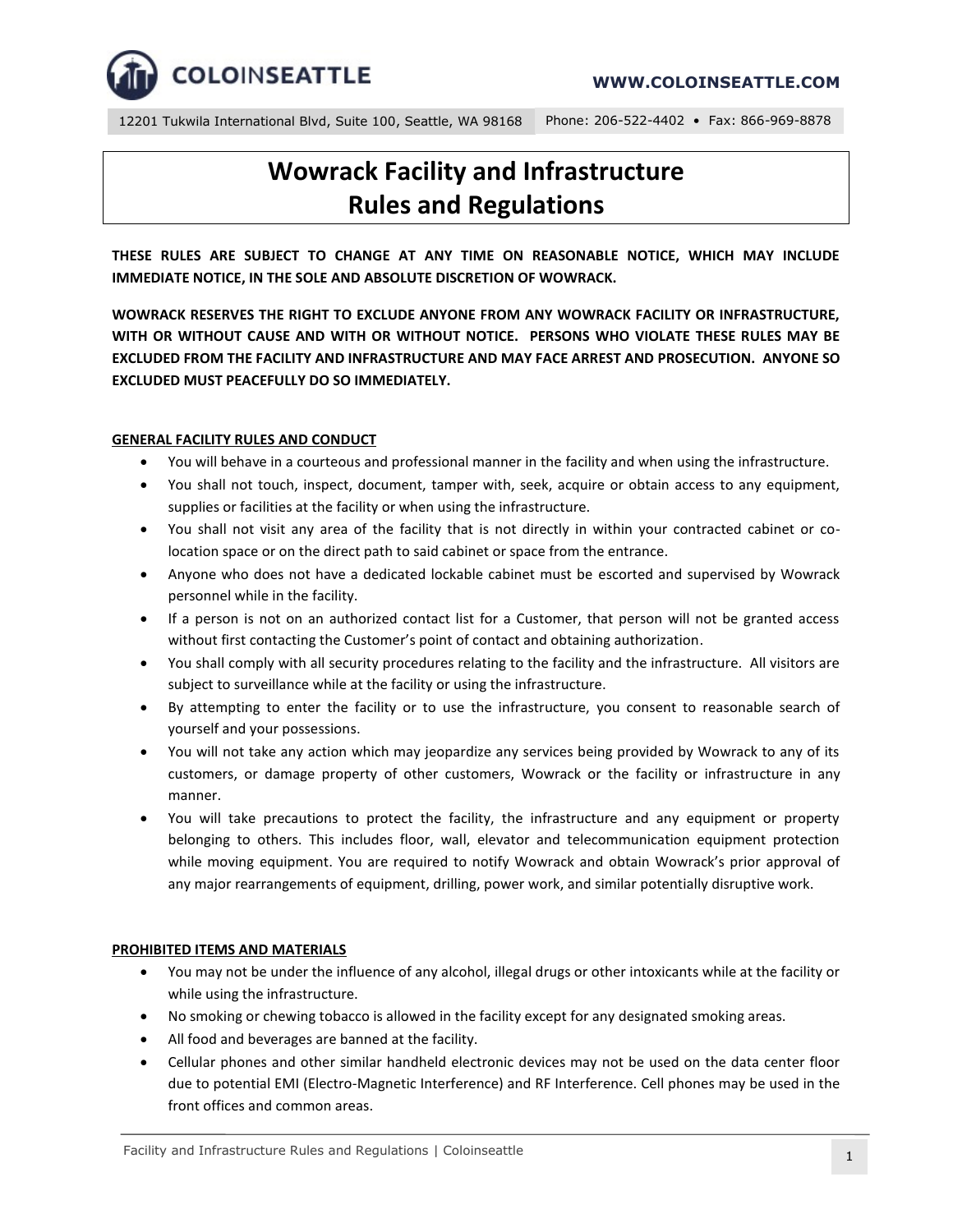12201 Tukwila International Blvd, Suite 100, Seattle, WA 98168 Phone: 206-522-4402 • Fax: 866-969-8878

- Any devices with camera capability are not permitted at the facility without prior approval. Taking any form of picture or videos is strictly prohibited.
- Combustible or hazardous material may not be stored in the facility.
- You will follow good cleanliness practices. All trash must be disposed of daily at your expense. Any trash or empty boxes not disposed of by you is subject to removal by Wowrack with any associated charges borne by you.
- Nothing may be stored outside of the assigned rack or space within the facility, except as expressly authorized by Wowrack

## **DATACENTER ACCESS**

- You must carry proper identification with them at all times while at the facility. Falsifying or withholding ones identity or refusing to cooperate with security personnel is not permitted.
- No children under the age of 16 are allowed in the facility. Open toed shoes are not permitted in the facility.
- You will be charged \$50.00 for each issued access card (outside from the included access keycard in the "order") and \$75.00 for each lost card. Fees for access cards are not refundable.
- Customers with delinquent billing may be denied access into the facility and may not be able to add or remove equipment at the facility.
- Customers and visitors are solely responsible for their personal belongings and property while at the facility. Wowrack assumes no liability for missing, lost, or stolen property of any person, and you agree to hold Wowrack, its employees, agents, contractors, subcontractors, and partner companies harmless for and from any claims arising out of missing, lost or stolen property.

## **EQUIPMENT AND CONNECTIONS**

- All equipment shall be installed, operated, maintained and repaired in compliance with applicable laws and manufacturer's specifications.
- You are prohibited from running any kind of cabling wires including network and power cabling across different cabinets or locations in the facility. Wowrack requires all cabling to be performed by Wowrack staff. Any cabling work has to be approved by Wowrack and cabling interconnection fees may apply. You also agree to coordinate with Wowrack on all cabling and network requirements at the facility or using the infrastructure.
- You are responsible for the termination of the power and signal cabling in within your equipment.
- Permanent or extended use of extension cords is strictly prohibited.
- All wiring shall be routed through the furnished cable trays, etc. All cable shall be dressed-in and secured so as to ensure a professional appearance, run straight and level, with 90 degree corner where possible. Where tie wraps are used, the end shall be cut to preserve the professional appearance.
- All cables must be clearly labeled utilizing the facility approved tags if required by Wowrack.
- Wowrack provides crash cart with monitor, keyboard and mouse as a courtesy to you. Please do not abuse or modify the crash cart and return it to its original location when you are done with it.